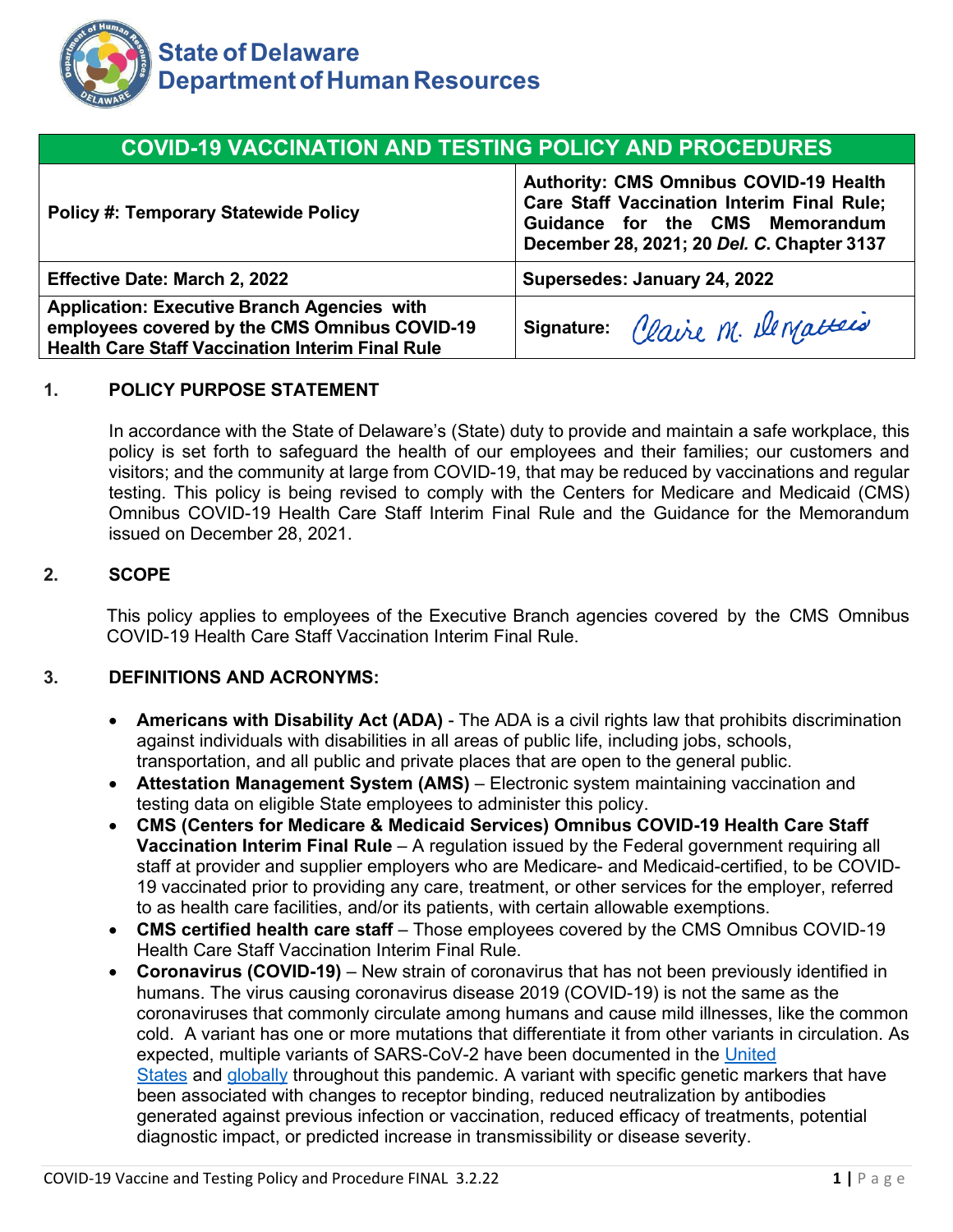# **COVID-19 VACCINATION AND TESTING POLICY AND PROCEDURE Policy #: To be assigned.**

- **Employee/s** Employees of the Executive Branch agencies including all officers, officials, appointed, executive, merit, full-time, part-time, casual/seasonal employees, and joint employees, working for the State covered by the CMS Omnibus COVID-19 Health Care Staff Vaccination Interim Final Rule.
- **Fully-vaccinated** Defined by the Centers for Disease Control and Prevention (CDC) as **two weeks after** the second shot of a two-dose vaccination or **two weeks after** the single shot of a one-dose vaccination.
- **Medical Exemption** A medical condition that may prohibit an employee from receiving the COVID-19 vaccination and/or COVID-19 testing. To qualify, the employee must have a disability under the ADA*,* defined by the ADA as a physical or mental impairment that substantially limits one or more major life activities, a person who has a history or record of such an impairment or a person who is perceived by others as having such impairment.
- **Medicare- and Medicaid-Certified Provider and Supplier Employers** For purposes of the CMS regulation and as of the issuance of this policy, at the Department of State, Delaware Veterans Home (DVH); at the Department of Health & Social Services, the Delaware Psychiatric Center (DPC), Delaware Hospital for the Chronically Ill (DHCI), and the Stockley Center who meet the CMS criteria. The State reserves the right to add positions that fit the CMS criteria in the future.
- **Primary Vaccination Series** Having received a single-dose vaccine or all doses of a two-dose vaccine.
- **Reasonable Accommodation** Title I of the ADA provides for reasonable accommodations to
- qualified employees with disabilities who can perform the essential functions of the position, unless to do so would cause undue hardship. In general, an accommodation is a change in the work environment or in the way things are customarily done that would enable a qualified individual with a disability to enjoy equal employment opportunities.
- **Religious Exemption/Accommodation** For this policy, the State may accommodate employees who are not able to receive the COVID-19 vaccination and/or COVID-19 testing as part of their sincerely held religious observances and practices, unless doing so imposes an undue hardship, which is "more than de minimis" cost or burden on the operation of the employer's business.<sup>[1](#page-1-0)</sup>
- **Vaccination** A substance that teaches your body to recognize that a foreign invader such as a virus or bacteria has entered the body. Once the body recognizes the invader, the body's immune system is activated, and fighter cells and proteins fight the virus or bacteria. A vaccination is much like a decoy, it tricks the body into thinking it is the virus, but it does not actually cause the disease. It helps the body fend off the virus.
- **Validation** Proof of employee completing the primary vaccination series; or proof of being fully vaccinated; or proof of employee being tested in a specific time frame.
- **Virtual Private Network (VPN**) a method employing encryption to provide secure access to a remote computer over the internet.

<span id="page-1-0"></span><sup>&</sup>lt;sup>1</sup> Under [Title VII of the Civil Rights Act of 1964, in](https://www.eeoc.gov/statutes/title-vii-civil-rights-act-1964)dividuals have the right to be free from discrimination on the basis of religion.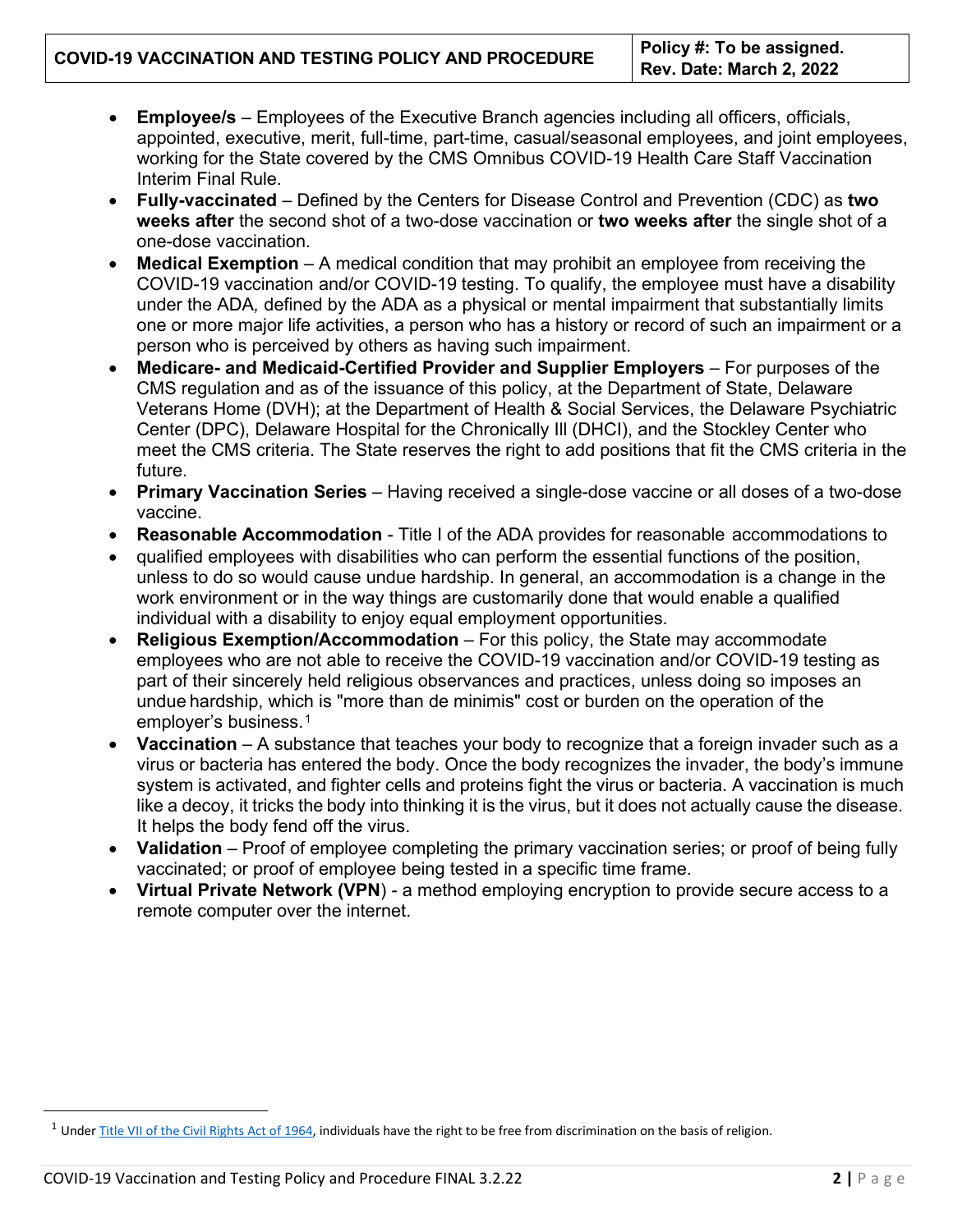# **4. POLICY**

# **CMS Certified Health Care Staff Employees**

- a. Per the CMS regulation, the State's COVID-19 vaccination policies and procedures must apply to the facility staff, regardless of clinical responsibility or patient contact and including all current staff as well as any new staff, who provide any care, treatment, or other services for the facility and/or its patients. Vaccination requirements under the CMS regulation are not limited to individuals who are present in the facility or at the physical site of patient care based upon frequency.
- b. Employees in positions providing health care services and/or health care support services in Medicare- and Medicaid-certified facilities are required to receive and provide proof of, at a minimum, the first dose of a two-dose vaccination series or the first dose of a single dose COVID-19 vaccine by January 27, 2022, or **March 3, 2022**, if healthcare facilities meet vaccination rates for extension to provide any care, treatment or other services for a facility and/or its patients, with the exception of those who have been granted an exemption from receiving the COVID-19 vaccine or those staff for whom COVID-19 vaccination must be temporarily delayed, as recommended by the Centers for Disease Control (CDC).
- c. Employees in positions providing health care services and/or health care support services in Medicare- or Medicaid-certified facilities are required to have their primary vaccination series completed and provide validation by February 28, 2022 or **March 24, 2022,** if healthcare facilities meet vaccination rates for extension to provide any care, treatment or other services for a facility and/or its patients, with the exception of those who have been granted an exemption from receiving the COVID-19 vaccine or those staff for whom COVID-19 vaccination must be temporarily delayed, as recommended by the Centers for Disease Control (CDC).
- d. Employees must bring proof of having received, at a minimum, the first dose of a two-dose vaccination series or the first dose of a single dose COVID-19 vaccine, beginning the first work shift of January 27, 2022, or **March 3, 2022**, if healthcare facilities meet vaccination rates for extension. Employees must provide proof of having their primary vaccination series completed beginning the first work shift of February 28, 2022, or **March 24, 2022,** if healthcare facilities meet vaccination rates for extension. This paragraph does not apply if an employee has been granted an exemption from this policy or has applied for such exemption and is waiting on a determination. Examples of acceptable proof of vaccination (validation) include:
	- i. CDC COVID-19 vaccination record card (or a legible photo of the card);
	- ii. Documentation of vaccination from a health care provider or electronic health record; or
	- iii. State immunization information system record.

Please contact your Human Resources office for guidance.

- e. Employees must certify (attest) that they are vaccinated for COVID-19 by completing the **COVID-19 Vaccination Certification** process for their position. The process includes uploading proof of receiving their primary vaccination series or being fully vaccinated*.* If an employee is on full time Family Medical Leave Act (FMLA), full-time Short-term Disability (STD), etc. or on full weeks of annual/vacation leave, parental leave, or other full-time leave, the employee is required to complete the COVID-19 Vaccination Certification on the first shift of returning to work, regardless of whether the return to work is full-time.
- f. Employees will initiate the COVID-19 Vaccination through [my.delaware.gov.](https://my.delaware.gov/) The [my.delaware.gov](https://my.delaware.gov/) portal requires employees to add or verify a home email address. The home email address must be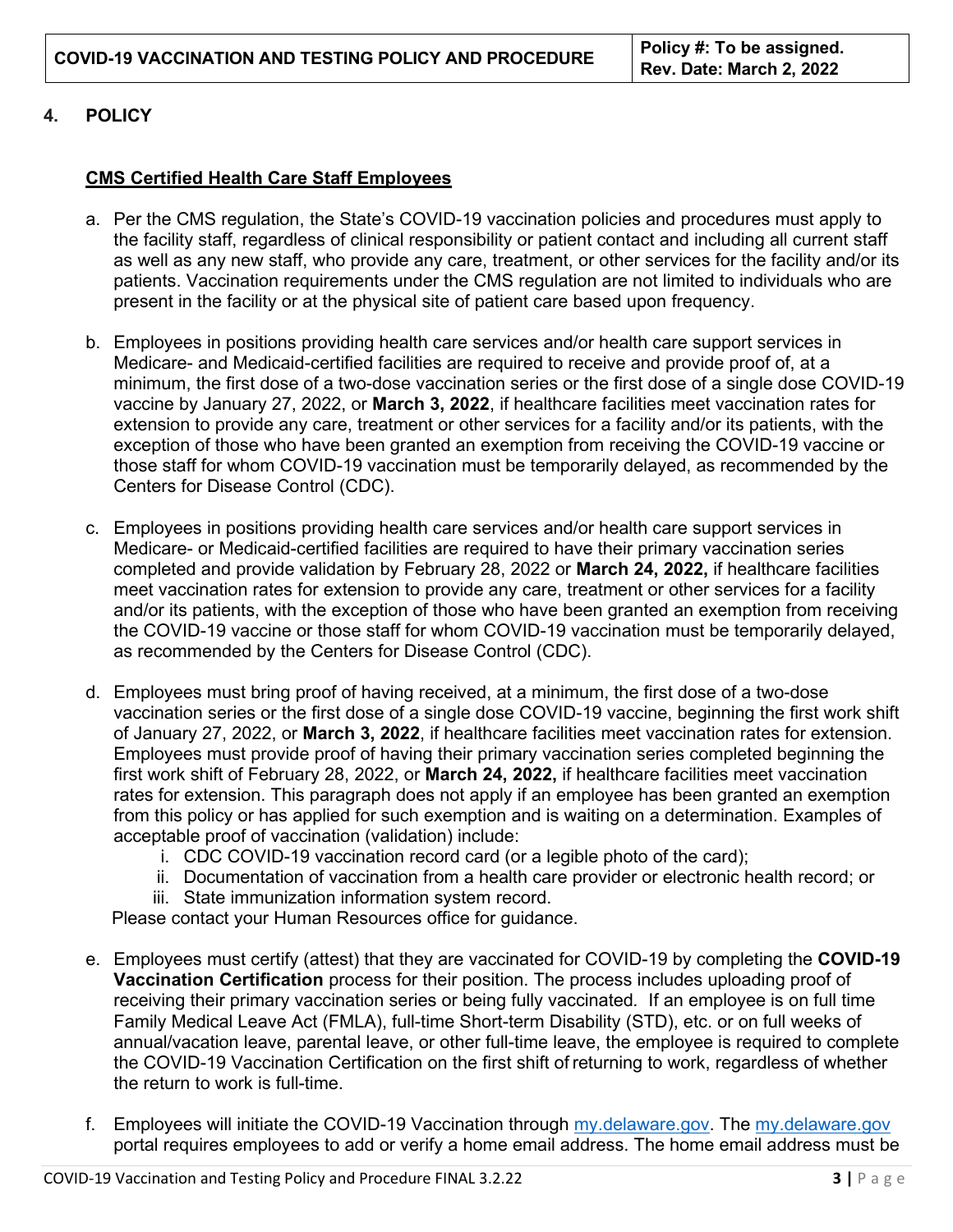unique to the employee, not shared, and not a state-issued business email address. Employees who have a delaware.gov email address may continue to certify electronically through the [id.delaware.gov](https://deld.okta.com/login/default?fromURI=%2flogin%2flogin.htm) portal or through the [Coronavirus COVID-19 HR for State Employees webpage.](https://dhr.delaware.gov/covid19/index.shtml) **Note:** The COVID-19 Vaccination and COVID-19 Testing Forms will no longer be available on January 27, 2022. All employees utilizing the fillable forms will need to certify through [my.delaware.gov,](https://my.delaware.gov/) [id.delaware.gov](https://deld.okta.com/login/default?fromURI=%2flogin%2flogin.htm) or through the [Coronavirus COVID-19 HR for State Employees](https://dhr.delaware.gov/covid19/index.shtml) webpage.

- g. All employees may request an exemption from this policy only due to qualified medical reason(s) or due to a sincerely held religious belief or practice. The employee must submit a completed **ADA Reasonable Accommodation** request or a **Religious Accommodation** request to the Human Resources (HR) office to begin the interactive dialogue process. Existing CMS certified health care staff may request an exemption from this policy within seven (7) days from their start date, or within seven (7) days of being notified that they are CMS certified health care staff and this policy, whichever is earlier. Reasonable accommodations may be granted where it does not cause the Agency undue hardship or pose a direct threat to the health and safety of others. **Employees requesting exemptions may be required to participate in the COVID-19 Testing Certification process weekly.** Requests for an exemption for personal or philosophical reasons will not be accepted.
- h. The State's weekly Testing Certification process is only available to CMS certified health care staff if they have requested or have been approved for an exemption.
- i. Once an exemption request is submitted, CMS certified health care staff are to initiate the Testing Certification process through [my.delaware.gov.](https://my.delaware.gov/) The [my.delaware.gov](https://my.delaware.gov/) portal requires employees to add or verify a home email address. The home email address must be unique to the employee, not shared, and not a state-issued business email address. Employees who have a delaware.gov email address may continue to certify electronically through the [id.delaware.gov](https://deld.okta.com/login/default?fromURI=%2flogin%2flogin.htm) portal or through the [Coronavirus COVID-19 HR for State Employees webpage.](https://dhr.delaware.gov/covid19/index.shtml)
- j. Effective January 27, 2022, or **March 3, 2022**, if healthcare facilities meet vaccination rates for extension, eligible employees must continue to certify electronically and may begin to upload their testing proof weekly through the [my.delaware.gov.](https://my.delaware.gov/) The [my.delaware.gov](https://my.delaware.gov/) portal requires employees to add or verify a home email address. The home email address must be unique to the employee, not shared, and not a state-issued business email address. Employees who have a delaware.gov email address may continue to certify electronically through the [id.delaware.gov](https://deld.okta.com/login/default?fromURI=%2flogin%2flogin.htm) portal or through the [Coronavirus COVID-19 HR for State Employees webpage.](https://dhr.delaware.gov/covid19/index.shtml) Note: The COVID-19 Vaccination and COVID-19 Testing Forms will no longer be available on January 27, 2022. All employees utilizing the fillable forms will need to certify through [my.delaware.gov,](https://my.delaware.gov/) [id.delaware.gov](https://deld.okta.com/login/default?fromURI=%2flogin%2flogin.htm) or through the [Coronavirus COVID-19 HR for State Employees](https://dhr.delaware.gov/covid19/index.shtml) webpage.
- k. Employees who have attested that they have been tested but are unable to provide proof of testing, or validate, through the AMS may be subject to discipline including leave without pay up to and including termination.
- l. It is an employees' responsibility to use testing where validation can be obtained. Employees are responsible for maintaining any confirmation of COVID-19 testing and/or testing certification (e.g., print, photo, screenshot, email). Take-home rapid antigen test kits and over-the-counter test kits are not acceptable for testing certification.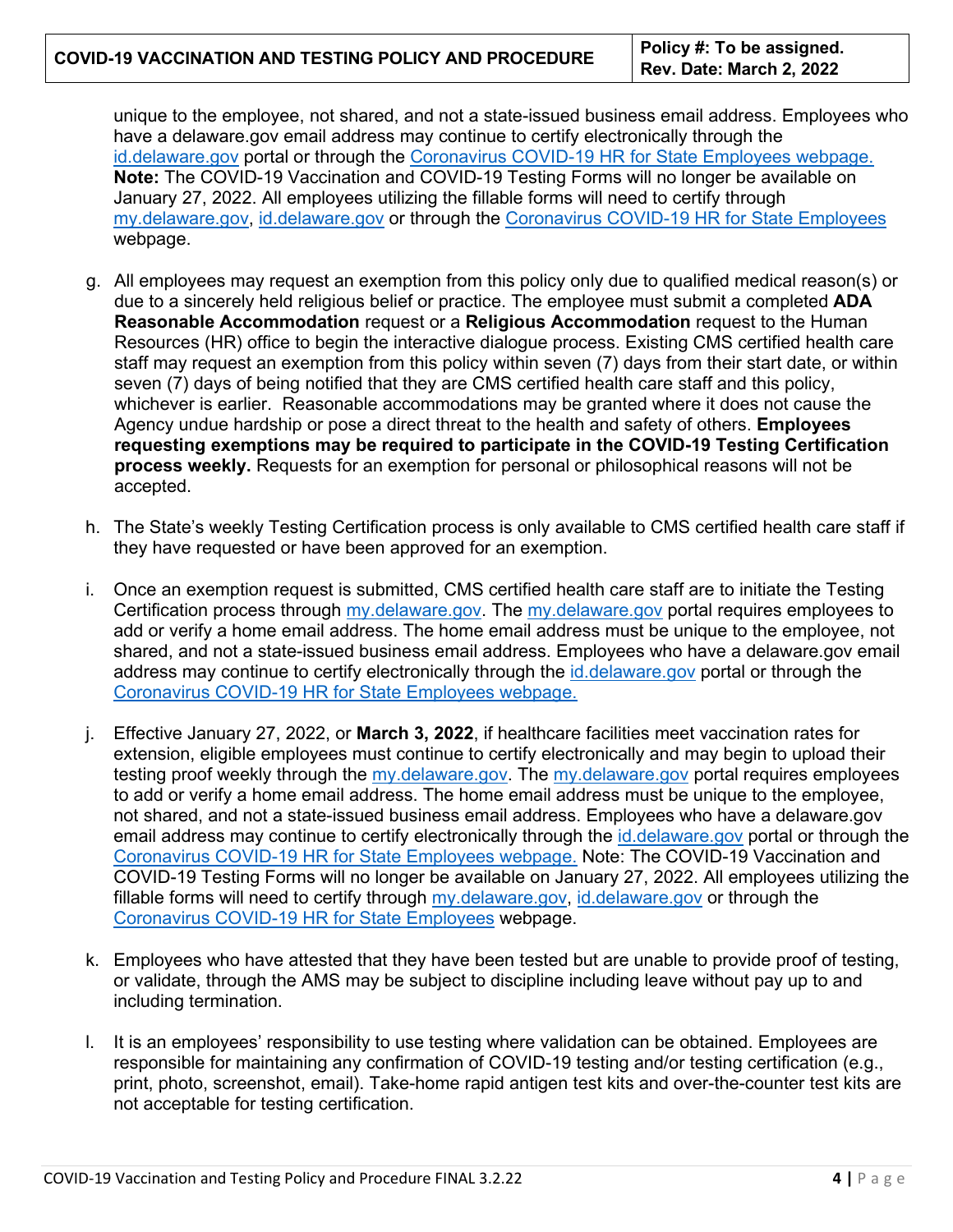- m. Employees who become fully vaccinated at any point in time after the effective date of this policy may complete the COVID-19 Vaccination Certification process.
- n. All requested validation documentation provided by the employee under this policy shall be retained and kept separate in the employee's confidential medical file according to the applicable retention schedule or in the confidential AMS being used for this purpose. Certain information may be shared with other DHR staff on a need-to-know basis, only as authorized by law.
- o. In accordance with the [COVID-19 Leave Policy](https://dhr.delaware.gov/policies/documents/covid19-policy.pdf) (Leave Policy) and while it remains in effect, employees may utilize available Federal Paid Sick Leave to receive the vaccination, or due to side effects resulting from receiving the vaccination per the Leave Policy. If the employee's COVID-19 leaves are exhausted, the employee may use Sick Leave per the Merit Rules, if eligible and applicable.
- p. Employees who are non-compliant with or violate this policy may be subject to discipline including leave without pay up to and including termination.
- q. The State expressly prohibits any form of discipline, reprisal, intimidation, or retaliation against any individual for requesting a reasonable accommodation in good faith or for disclosing the existence of a disability or sincerely held religious beliefs or practices.
- r. This policy is subject to change at the Department of Human Resources' (DHR's) discretion based on current public health guidance.
- s. This policy supersedes agency policy or procedure on this subject. This policy is complementary to the Medicare- or Medicaid-certified providers or suppliers plan as required by the CMS regulation.

# **5. PROCEDURES**

# **COVID-19 Vaccination Certification Process for CMS Certified Health Care Staff**

- 1) Per the CMS guidance, CMS certified health care staff are to provide hard-copy proof of their **vaccination** status per this policy, beginning the first work shift of January 27, 2022, or **March 3, 2022**, if healthcare facilities meet vaccination rates for extension. CMS certified health care staff must provide hard copy proof of having completed their **primary vaccination series** beginning the first work shift of February 28, 2022, or **March 24, 2022**, if healthcare facilities meet vaccination rates for extension. This paragraph does not apply if an employee has been granted an exemption or is waiting on a determination for such exemption from this policy or if the COVID-19 vaccination must be temporarily delayed, as recommended by the CDC due to clinical precautions and considerations. Please contact your Human Resources office for guidance.
- 2) Beginning on January 27, 2022 or **March 3, 2022**, if healthcare facilities meet vaccination rates for extension, all employees hired into CMS certified health care staff **positions** must attest to having their first dose of a two-dose vaccination or the single vaccine and upload their validation or proof by accessing [my.delaware.gov](https://my.delaware.gov/) or [id.delaware.gov](https://deld.okta.com/login/default?fromURI=%2flogin%2flogin.htm) which must be accessed through the State's network or through Virtual Private Network (VPN). Employees may also access this process through the [Coronavirus COVID-19 HR for State Employees](https://dhr.delaware.gov/covid19/index.shtml) webpage.
- 3) Any CMS certified health care staff employee hired after January 27, 2022, or **March 3, 2022**, if healthcare facilities meet vaccination rates for extension, or who is on full-time STD or other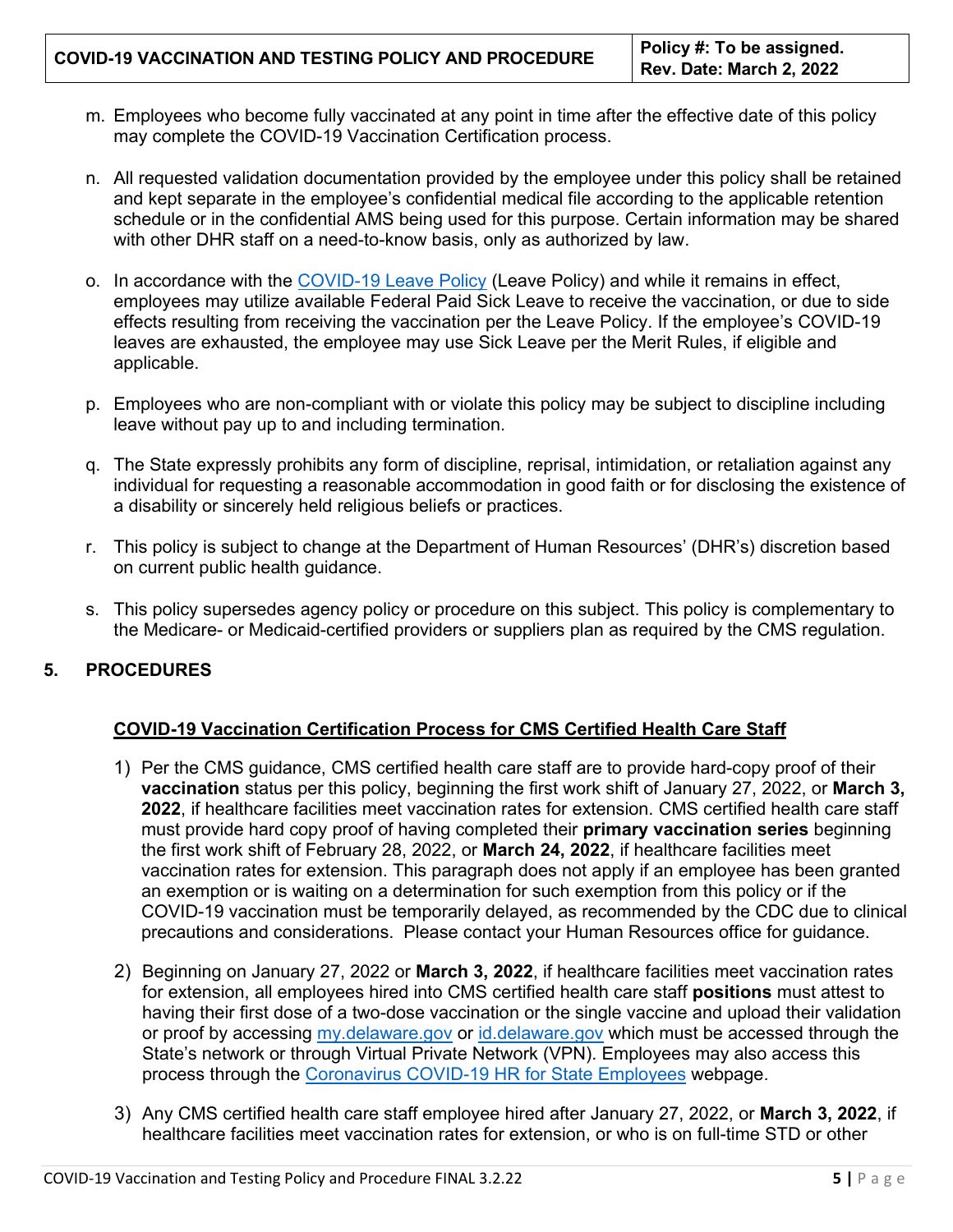employment status that prohibits their ability to complete the **COVID-19 Vaccination Certification**, is required to complete the vaccination certification on their first work shift or within their first shift of returning to work, regardless of whether the return to work is full-time.

# **COVID-19 Testing Certification Process for CMS-Certified Employees**

- 1) The COVID-19 Testing Certification Process only applies to **CMS certified health care staff** if they have been approved for an exemption or are waiting on a determination on a request for an exemption from this policy. Employees must access the testing certification process through [my.delaware.gov](https://my.delaware.gov/) or [id.delaware.gov](https://deld.okta.com/login/default?fromURI=%2flogin%2flogin.htm) which must be accessed through the State's network or through Virtual Private Network (VPN). Employees may also access this process through the [Coronavirus COVID-19 HR for State Employees](https://dhr.delaware.gov/covid19/index.shtml) webpage.
- 2) Employees may seek guidance on where and how to get tested on the [DPH website.](https://coronavirus.delaware.gov/testing/) Testing locations and details on ordering self-test kits can be found on the [DPH website.](https://coronavirus.delaware.gov/testing/)
- 3) If employees test positive for COVID-19, they should refer to the [COVID-19 FAQs for State](https://dhr.delaware.gov/personnel/faq/DHR-COVID19-FAQ-StateofDelaware.pdf)  [Employees](https://dhr.delaware.gov/personnel/faq/DHR-COVID19-FAQ-StateofDelaware.pdf) which provides, in part, to contact your health care provider for further guidance and follow your agency's standard leave request process**. If employees who tested positive are completing the COVID-19 Testing Certification process, per the Division of Public Health (DPH), employees may submit their results to the Human Resources office to excuse them from the weekly testing for 90 days during which the employee may still test positive.**

# a. **ADA Reasonable or Religious Accommodations Request**

- 1) Employees may request a reasonable accommodation from this policy based on either a medical exemption or based on a sincerely held religious belief or practice exemption. Employees who are requesting an exemption must complete the [ADA Reasonable](https://dhr.delaware.gov/policies/documents/ada-reasonable-accommodation-request-form.pdf) [Accommodation Request form](https://dhr.delaware.gov/policies/documents/ada-reasonable-accommodation-request-form.pdf) or the [COVID-19 Religious Accommodation Request form](https://dhr.delaware.gov/policies/documents/covid19-religious-accomodation-reqform.pdf) and submit supporting documentation to the Human Resources office. While waiting on a determination and/or having received an approved accommodation, employees will be required to submit to the COVID-19 Testing Certification process on a weekly basis, if eligible and applicable.
- 2) Employees hired after September 30, 2021, must request an accommodation, if needed, within seven (7) days of their start date or within seven (7) days of being notified that they are covered by this policy, whichever is earlier. Employees may be required to test weekly from their start date through the COVID-19 Testing Certification process. If an employee hired after September 30, 2021, is on full-time STD or other employment status that prohibits them from completing their COVID-19 Testing Certification, the employee may request an accommodation, if needed, within their first week of returning to work, regardless of whether the return to work is full-time.
- 3) Requests for accommodation by candidates being hired into **CMS certified health care staff** positions will be reviewed by the HR office and employees will be notified of the determination no later than **7 calendar days** after submission unless there are mitigating circumstances. While waiting for a determination and/or after receiving an approved accommodation, employees may be required to:
	- a. test on their own time and may be personally responsible for the cost.
	- b. wear a face mask or face shield.
	- c. work at a social distance from co-workers or the public.
	- d. work a modified shift.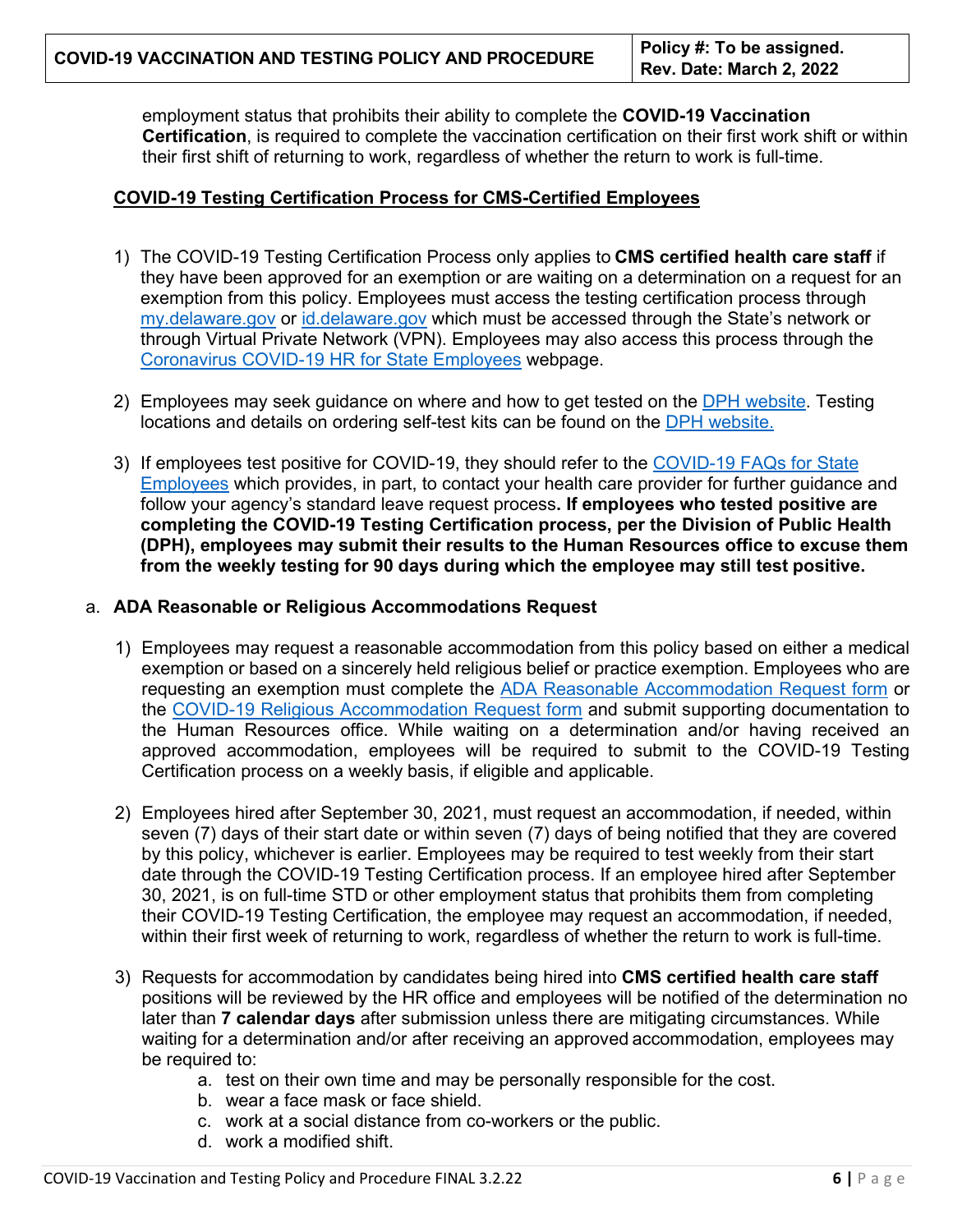- e. telework; or
- f. accept a temporary reassignment.
- 4) Employees approved for an exemption that includes testing must complete their COVID-19 testing during the 7 days before their initial COVID-19 Testing Certification and attest and upload their testing proof weekly after that.

### **6. EXCLUSIONS OR EXCEPTIONS**

• CMS non-certified staff; appointed Commissioners and Board Members who are not employees; employees of organizations contracting with the State of Delaware, unless they provide services to Medicare- and Medicaid-certified providers and suppliers and meet the CMS criteria for on-site work. Any person who otherwise would be covered by the CMS regulation but who works 100 percent of their time remotely, which does not include temporary telecommuting.

#### **7. DISSEMINATION AND TRAINING**

- The Human Resources office shall provide a review of this policy and procedures to current employees and shall provide a review of this policy and procedures to employees who are new to their respective agencies as part of their initial orientation and no later than the first week of employment.
- Employees are to acknowledge receipt and review of this policy within 30 days of receiving notification by the Delaware Learning Center.

### **8. DATA REPORTING**

- a. DHR will cause weekly reports to be generated of individuals who, under this policy, are required to be tested weekly for COVID-19 but have not provided their attestation or uploaded their weekly testing proof. DHR will work with agency management to notify employees of their failure to submit the required certification form along with a deadline to respond. Employees will have the opportunity to provide an explanation for non-compliance which will be reviewed by a DHR representative and addressed appropriately.
- b. CMS will work directly with the State Survey Agencies to regularly review compliance with Medicare and Medicaid regulations across multiple health care settings.
- c. Human Resources will enter disciplinary information resulting on this COVID-19 policy into PHRST.

### **9. ASSOCIATED POLICY/REGULATIONS/INFORMATION**

- [Americans with Disabilities Act \(ADA\) Policy and](https://dhr.delaware.gov/policies/documents/ada-policy.pdf) Procedure
- [CMS Omnibus COVID-19 Health Care Staff Vaccination Interim Final Rule](https://www.federalregister.gov/documents/2021/11/05/2021-23831/medicare-and-medicaid-programs-omnibus-covid-19-health-care-staff-vaccination)
- [CMS Omnibus COVID-19 Health Care Staff Vaccination Interim Final Rule FAQs](https://www.cms.gov/files/document/cms-omnibus-covid-19-health-care-staff-vaccination-requirements-2021.pdf)
- [Coronavirus \(COVID-19\) HR Resources for State](https://dhr.delaware.gov/covid19/index.shtml) Employees
- [COVID-19 Vaccination and Testing Frequently Asked](https://dhr.delaware.gov/policies/documents/covid19-vaccination-testing-faq.pdf) Questions
- [Delaware COVID-19 Testing](https://coronavirus.delaware.gov/testing/) Resources
- [Delaware COVID-19 Vaccination](https://coronavirus.delaware.gov/vaccine/) Resources
- [Federal Non-Discrimination and Civil Rights Laws](https://www.eeoc.gov/wysk/what-you-should-know-about-covid-19-and-ada-rehabilitation-act-and-other-eeo-laws)